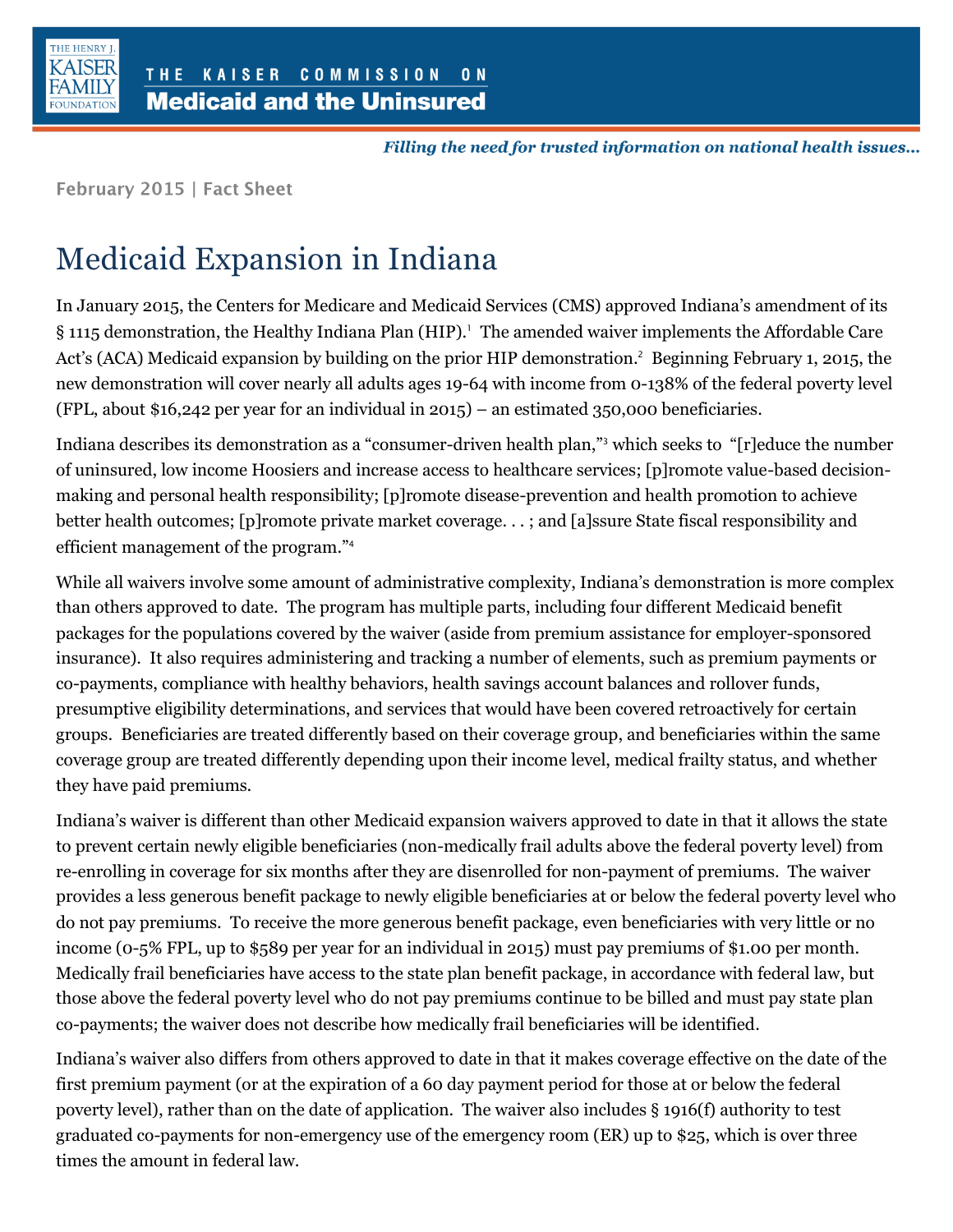Key elements of Indiana's waiver include:

- Establishing premiums through monthly contributions to a Personal Wellness and Responsibility (POWER) health savings account for most newly eligible adults with income from 0-138% FPL, with services delivered through capitated managed care organizations (MCOs). Premiums are a condition of eligibility for nonmedically frail beneficiaries from 101-138% FPL and are limited to 2% of income (\$27/month for those at 138% FPL); premiums for those with income below 5% FPL (\$49 or less per month for an individual in 2015) are \$1.00 per month;
	- o Beneficiaries who pay premiums will be eligible for HIP Plus, which includes expanded benefits and copayments only for non-emergency use of the ER. Coverage in HIP Plus begins the first day of the month in which a beneficiary pays a premium, instead of the date of Medicaid application;
	- $\circ$  Most beneficiaries with income from 101-138% FPL who fail to pay premiums within a 60 day grace period will be disenrolled from coverage and barred from re-enrolling for 6 months;
	- o Beneficiaries with income at or below 100% FPL who fail to pay premiums will receive HIP Basic, with fewer benefits (such as no coverage for adult dental and vision) and required co-payments in state plan amounts;
	- o Non-expansion parent/caretaker relatives and those receiving Transitional Medical Assistance have the option of paying premiums in lieu of co-payments for services. These beneficiaries receive the Medicaid state plan benefit package;
- Waiving non-emergency medical transportation (NEMT) for most newly eligible adults for one year, to be extended based on the results of an evaluation assessing the impact on access to care;
- Establishing a two year demonstration under §1916(f) with a control group to evaluate whether graduated copayments (first instance \$8, subsequent \$25) discourage non-emergency use of the ER by non-expansion parent/caretakers and newly eligible adults; and
- Offering optional Medicaid premium assistance for newly eligible adults with employer-sponsored insurance.

While not implemented through waiver authority, Indiana plans to increase Medicaid provider reimbursement rates to 75% of Medicare rates for physician and physician extender services.

Indiana sought wavier authority to require a work referral as a condition of eligibility, which was not approved by CMS. Instead, Indiana may administer a voluntary state-run work search and job training program, which is separate from the Medicaid expansion demonstration.<sup>5</sup> Indiana's requested wavier of Early Periodic Screening Diagnostic and Treatment (EPSDT) benefits (specifically, vision and dental) for 19 and 20 year olds in the HIP Basic plan also was denied by CMS.

To date, [CMS has approved waivers](http://kff.org/medicaid/issue-brief/the-aca-and-recent-section-1115-medicaid-demonstration-waivers/) i[n Arkansas,](http://kff.org/medicaid/fact-sheet/medicaid-expansion-in-arkansas/) [Iowa,](http://kff.org/medicaid/fact-sheet/medicaid-expansion-in-iowa/) [Michigan,](http://kff.org/medicaid/fact-sheet/medicaid-expansion-in-michigan/) and [Pennsylvania](http://kff.org/medicaid/fact-sheet/medicaid-expansion-in-pennsylvania/) to implement the ACA's Medicaid expansion. [New Hampshire](http://kff.org/search/?s=new+hampshire) has a waiver application pending with CMS, an[d Tennessee](http://kff.org/medicaid/fact-sheet/proposed-medicaid-expansion-in-tennessee/) and [Utah](http://kff.org/medicaid/fact-sheet/proposed-medicaid-expansion-in-utah/) have proposals pending at the state level.

Some features of Indiana's demonstration are similar to those approved to date in other states. For example, Iowa and Pennsylvania's demonstrations include non-emergency medical transportation waivers for the first demonstration year and monthly premiums as a condition of eligibility for those above 100% FPL.<sup>6</sup> Iowa,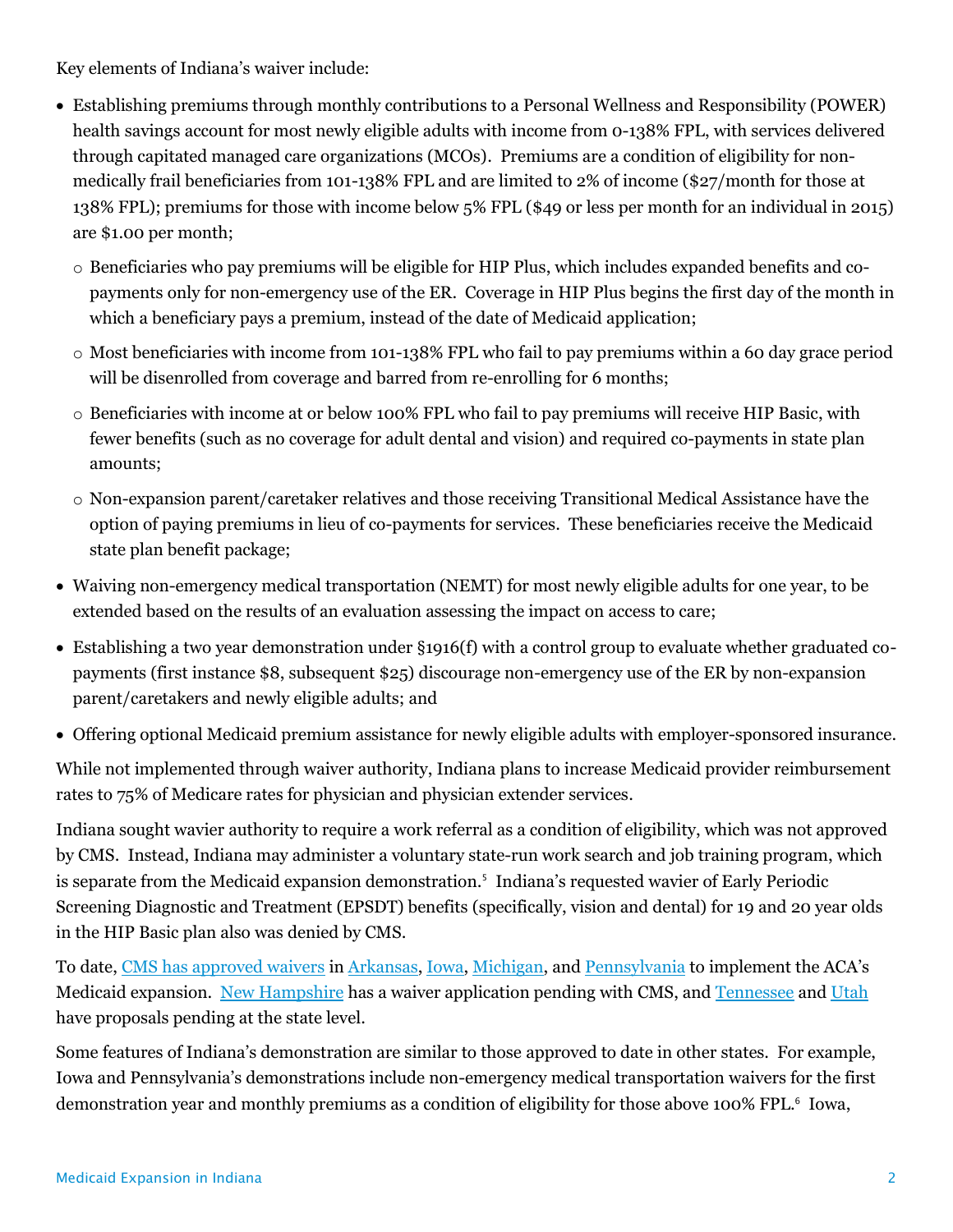Michigan, and Pennsylvania also allow beneficiaries to reduce premiums and/or co-payments by completing specified healthy behavior activities.

Indiana's demonstration is distinct from other states in its use of health savings accounts to fund covered services, its waivers of reasonable promptness and retroactive coverage making coverage effective on the date of initial premium payment, the six month lock-out for non-payment of premiums for beneficiaries above 100% FPL, and its testing of graduated co-payments (in amounts that exceed federal law) for non-emergency use of the emergency room.

In addition to changing how coverage works for beneficiaries who were covered under Indiana's prior demonstration, implementation of the new demonstration also will require people between 100-138% currently enrolled in Marketplace coverage to transition to Medicaid, which will require terminating their Marketplace coverage and reconciling any premium tax credits that they may have received. More details about Indiana's demonstration are provided in Table 1.

| Table 1: Indiana's Section 1115 Medicaid Expansion Demonstration Waiver Provisions |                                                                                                                                                                                                                                                                                                                                                                                                                                                                                                                                                                                                                                                                                                                                                                                                                                                                                                                                                                                                        |  |
|------------------------------------------------------------------------------------|--------------------------------------------------------------------------------------------------------------------------------------------------------------------------------------------------------------------------------------------------------------------------------------------------------------------------------------------------------------------------------------------------------------------------------------------------------------------------------------------------------------------------------------------------------------------------------------------------------------------------------------------------------------------------------------------------------------------------------------------------------------------------------------------------------------------------------------------------------------------------------------------------------------------------------------------------------------------------------------------------------|--|
| <b>Element</b>                                                                     | <b>Indiana Waiver Provision</b>                                                                                                                                                                                                                                                                                                                                                                                                                                                                                                                                                                                                                                                                                                                                                                                                                                                                                                                                                                        |  |
| Overview:                                                                          | Implements the ACA's Medicaid expansion by requiring most newly eligible adults with incomes<br>from 0-138% FPL to pay monthly premiums by contributing to a Personal Wellness and Responsibility<br>(POWER) health savings account. Newly eligible adults who pay premiums will be eligible for HIP<br>Plus, an expanded benefit package with co-payments only for non-emergency use of the ER. Those<br>with incomes from 101-138% FPL who fail to pay premiums after a 60 day grace period will be<br>disenrolled from coverage and barred from re-enrolling for 6 months. Beneficiaries with incomes at<br>or below 100% FPL who fail to pay premiums will receive HIP Basic, a more limited benefit package<br>with state plan level co-payments. Also allows non-expansion parent/caretakers to pay premiums in<br>lieu of cost-sharing for state plan services and offers optional Medicaid premium assistance for<br>employer-sponsored insurance (ESI) for newly eligible adults over age 21. |  |
| <b>Duration:</b>                                                                   | $2/1/15$ to $1/31/18$                                                                                                                                                                                                                                                                                                                                                                                                                                                                                                                                                                                                                                                                                                                                                                                                                                                                                                                                                                                  |  |
| Coverage<br><b>Groups:</b>                                                         | Covers adults ages 19-64 with incomes from 0-138% FPL, including non-expansion (§ 1931)<br>parent/caretakers, those eligible for Transitional Medical Assistance (formerly eligible as §<br>1931 parent/caretakers), and adults newly eligible through the ACA's Medicaid expansion<br>(approximately 350,000 beneficiaries statewide).<br>Excludes children, seniors, and dual eligible beneficiaries. American Indian/Alaska Natives may opt<br>out of the demonstration 30 days after enrollment. Newly eligible AI/ANs who remain in the<br>demonstration will have the more generous (HIP Plus) benefit package, with coverage effective on<br>the date of application, and no premiums or co-payments.                                                                                                                                                                                                                                                                                           |  |
| Coverage<br><b>Effective Date:</b>                                                 | Waives reasonable promptness so that HIP Plus coverage begins on the first day of the month in<br>which a beneficiary makes an initial premium payment instead of the date on which beneficiary is<br>determined eligible for Medicaid (retroactive to the application date). Beneficiaries have 60 days<br>from the date of their eligibility determination to make this payment. However, individuals<br>determined presumptively eligible (described below) will maintain presumptive Medicaid coverage<br>for at least 60 days, and those found presumptively eligible who are subsequently determined fully<br>eligible will have no gap in coverage.<br>For those at or below 100% FPL, HIP Basic coverage begins on the first day of the month in which the<br>60 day premium payment period expires. Once in HIP Basic, beneficiary cannot move to HIP Plus<br>until eligibility renewal, receipt of rollover funds (described below) or at other times designated by<br>the state.            |  |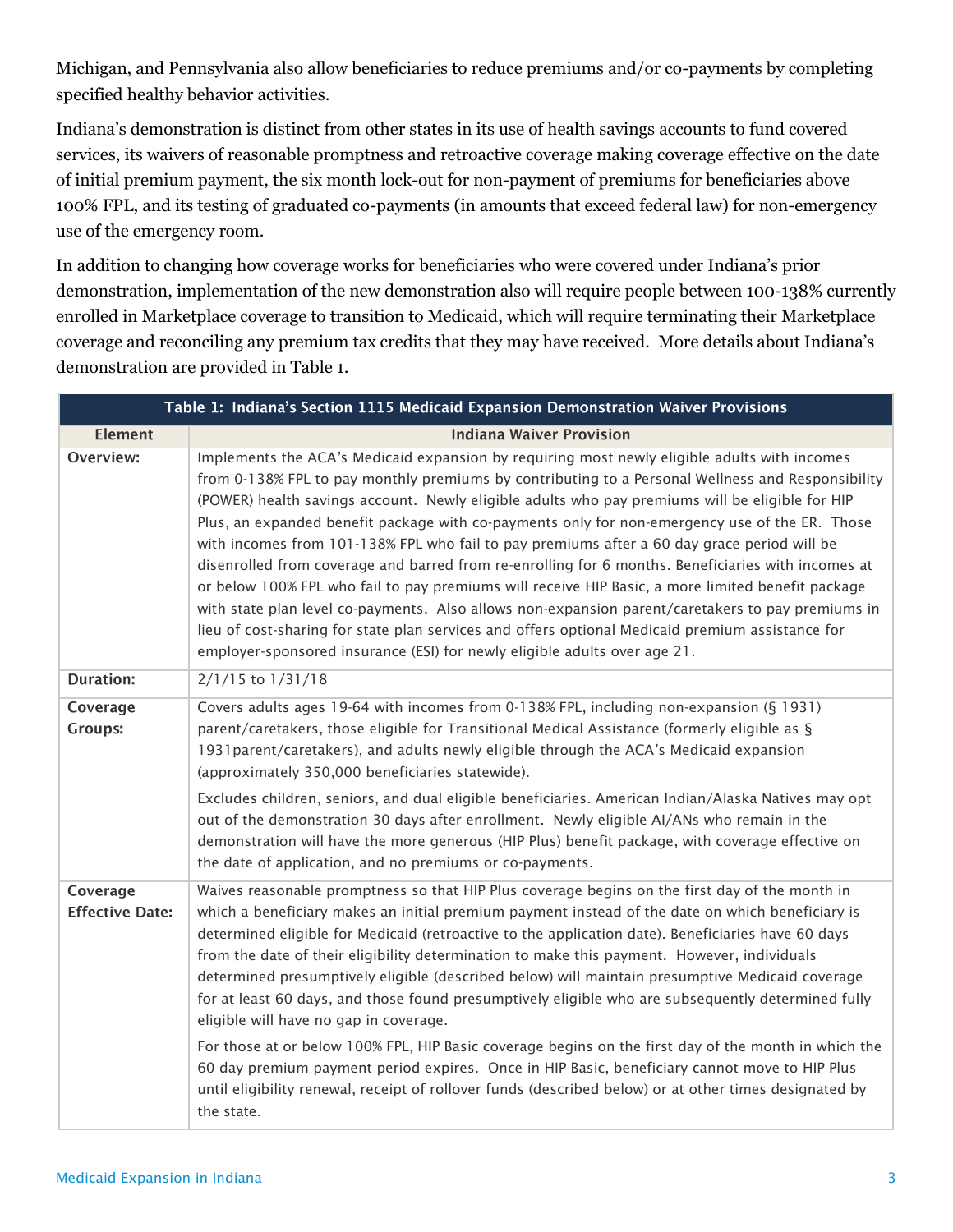| Table 1: Indiana's Section 1115 Medicaid Expansion Demonstration Waiver Provisions |                                                                                                                                                                                                                                                                                                                                                                                                                                                                                                                                                                                                                                                                                                                                                                                                                                                                                                                                                    |  |
|------------------------------------------------------------------------------------|----------------------------------------------------------------------------------------------------------------------------------------------------------------------------------------------------------------------------------------------------------------------------------------------------------------------------------------------------------------------------------------------------------------------------------------------------------------------------------------------------------------------------------------------------------------------------------------------------------------------------------------------------------------------------------------------------------------------------------------------------------------------------------------------------------------------------------------------------------------------------------------------------------------------------------------------------|--|
| <b>Element</b>                                                                     | <b>Indiana Waiver Provision</b>                                                                                                                                                                                                                                                                                                                                                                                                                                                                                                                                                                                                                                                                                                                                                                                                                                                                                                                    |  |
| <b>Fast Track</b><br>Payments:                                                     | Effective April 1, 2015, state shall allow for an optional \$10.00 fast track initial POWER account pre-<br>payment that makes enrollment effective the first day of the month in which payment is received,<br>once a beneficiary is determined eligible. However, the beneficiary cannot change MCOs for a year<br>after making a fast track payment. The fast track payment is refundable if the applicant is<br>determined ineligible. If the beneficiary's regular monthly premium is less than \$10.00, the MCO<br>shall credit the remaining portion of the fast track payment to subsequent premium payments. If<br>the beneficiary's regular monthly premium is more than \$10.00, the beneficiary will be billed the<br>difference on the next POWER account invoice.                                                                                                                                                                    |  |
| Presumptive<br>Eligibility:                                                        | State shall include FQHCs, RHCs, CMHCs, and health department sites in an expanded presumptive<br>eligibility program. Presumptive eligibility enables applicants to receive Medicaid-covered services<br>as of the date that a qualified provider entity preliminarily determines that the applicant is<br>financially and categorically eligible for Medicaid, while the final eligibility determination is pending<br>with the state Medicaid agency.<br>To maintain the reasonable promptness waiver, the state must make final eligibility determinations<br>for a certain percentage of presumptively eligible applicants (out of eligibility determinations made<br>on all types of applications), beginning January 2016. If the state fails to meet this standard, the<br>reasonable promptness waiver will be suspended for the next 6 months. The state shall propose the<br>standard based on the first 9 months of the demonstration. |  |
| Retroactive<br>Coverage<br><b>Transition</b><br>Program:                           | Waives retroactive coverage of services incurred during the 90 days prior to Medicaid eligibility.<br>However, for one year, the state will reimburse providers for services received up to 90 days prior to<br>the effective Medicaid coverage date for non-expansion parent/caretaker relatives who were not<br>determined presumptively eligible. If CMS determines that these beneficiaries are incurring costs<br>that would have been reimbursed by Medicaid without the retroactive eligibility waiver (based on<br>data provided by the state by Nov. 1, 2015), this transition program shall continue for the remainder<br>of the demonstration.                                                                                                                                                                                                                                                                                          |  |
| <b>Delivery</b><br><b>System and</b><br><b>Health Savings</b><br><b>Accounts:</b>  | Services provided by MCOs. MCOs also must bill and collect premiums from beneficiaries.<br>POWER accounts are jointly funded by beneficiary premiums and the state. POWER account funds<br>are used to fund the first \$2,500 of covered claims, except for preventive services required by 42<br>USC § 300gg-13,7 the cost of which are not charged against POWER account funds. Other preventive<br>services are covered, subject to a \$500 annual cap, and are charged against POWER account funds.<br>State pays capitated rate to MCOs for services after the \$2,500 POWER account funds are exhausted.<br>Within 30 days after demonstration approval, the state must submit an operational protocol to<br>describe the process for collecting POWER account contributions.                                                                                                                                                                |  |
| <b>Beneficiary</b><br><b>Premiums:</b>                                             | Monthly premiums apply to all beneficiaries from 0-138% FPL and are the greater of 2% of income<br>(up to \$27 per month for an individual at 138% FPL) or \$1.00. Premiums for those at or below 5%<br>FPL (\$49 per month for an individual in 2015) will be \$1.00/month. Premiums are a condition of<br>eligibility only for non-medically frail beneficiaries from 101-138% FPL.<br>Cost-sharing (both premiums and co-payments) limited to 5% of quarterly household income.<br>POWER account contributions cannot exceed 2% of household income (although each beneficiary will<br>have their own POWER account).<br>Beneficiary premium amounts are adjusted at annual renewal and anytime the state is made aware<br>of an income change during the current coverage period.<br>Beneficiary premiums shall be reduced by any POWER account contributions made by third parties,<br>such as employers or non-profit organizations.         |  |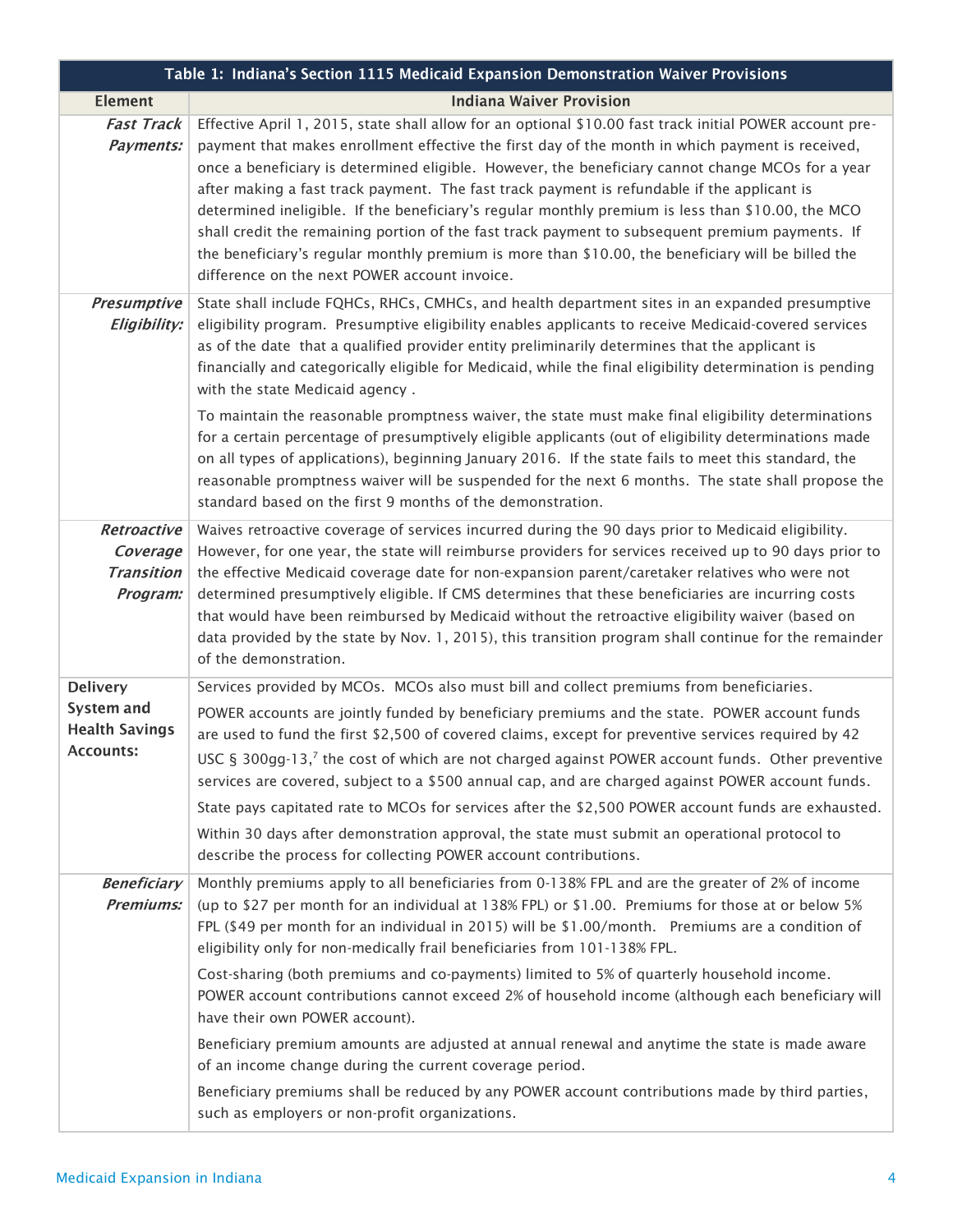| Table 1: Indiana's Section 1115 Medicaid Expansion Demonstration Waiver Provisions |                                                                                                                                                                                                                                                                                                                                                                                                                                                                                                                                                                                                                                                                                                                                                                                                                                                                                                                 |  |
|------------------------------------------------------------------------------------|-----------------------------------------------------------------------------------------------------------------------------------------------------------------------------------------------------------------------------------------------------------------------------------------------------------------------------------------------------------------------------------------------------------------------------------------------------------------------------------------------------------------------------------------------------------------------------------------------------------------------------------------------------------------------------------------------------------------------------------------------------------------------------------------------------------------------------------------------------------------------------------------------------------------|--|
| <b>Element</b>                                                                     | <b>Indiana Waiver Provision</b>                                                                                                                                                                                                                                                                                                                                                                                                                                                                                                                                                                                                                                                                                                                                                                                                                                                                                 |  |
| <b>State</b><br><b>Contributions:</b>                                              | The state funds the difference between the beneficiary's monthly premiums and the full \$2,500<br>POWER account value. The state will make an initial \$1,300 account contribution upon the<br>beneficiary's MCO enrollment, and any additional amount owed by the state to the MCO for services<br>provided to the beneficiary shall be reconciled after 12 months.                                                                                                                                                                                                                                                                                                                                                                                                                                                                                                                                            |  |
| Consequences<br>of Premium<br>Non-Payment:                                         | Newly eligible adults from 101-138% FPL who do not make a premium payment within a 60 day<br>grace period will be disenrolled from coverage and locked out for six months. Prior to<br>disenrollment, the state shall review all other bases of Medicaid eligibility and notify the beneficiary<br>about the option to request a medical frailty determination, and the MCO must provide 2 written<br>notices about the delinquent payment. Beneficiaries who are disenrolled for non-payment of<br>premiums are not subject to the lock-out if they re-apply with verification of non-payment due to a<br>"qualifying event," such as moving to another state and then returning, experiencing domestic<br>violence, or medical frailty. <sup>8</sup> Individuals who never make their initial premium payment are not<br>subject to the 6 month lock-out.                                                     |  |
|                                                                                    | Newly eligible adults from 101-138% FPL who are medically frail who do not pay premiums will not<br>be terminated from coverage. Instead, these beneficiaries must continue to have access to the state<br>plan benefit package, <sup>9</sup> are subject to state plan co-payments for services, and continue to be billed<br>for premiums.<br>Newly eligible adults at or below 100% FPL who do not make an initial premium payment within 60<br>days of their eligibility determination or who do not make a subsequent premium payment within<br>the 60 day grace period will be automatically enrolled in the HIP Basic plan. These beneficiaries will<br>be subject to state plan co-payments for services, which may exceed the cost of monthly premiums<br>applicable under HIP Plus. <sup>10</sup><br>Non-expansion parent/caretakers and newly eligible adults at or below 100% FPL who are medically |  |
|                                                                                    | frail who do not pay premiums retain their existing benefit package (described below) and are<br>subject to state plan co-payments.                                                                                                                                                                                                                                                                                                                                                                                                                                                                                                                                                                                                                                                                                                                                                                             |  |
| Debts/Refunds<br>Upon<br><b>Disenrollment:</b>                                     | Payment of unpaid premiums is not a condition of Medicaid re-enrollment but may be owed as a<br>debt. <sup>11</sup> MCOs may attempt to collect unpaid premiums from beneficiaries but may not report debt<br>to collection agencies, place a lien on beneficiary's home, refer cases to debt collectors, file a<br>lawsuit, seek a court order to garnish wages, or sell the debt to a third party for collection.                                                                                                                                                                                                                                                                                                                                                                                                                                                                                             |  |
|                                                                                    | If beneficiaries have paid excess premiums, $12$ they are owed a refund, subject to a 25% penalty if the<br>beneficiary is terminated for non-payment of premiums.                                                                                                                                                                                                                                                                                                                                                                                                                                                                                                                                                                                                                                                                                                                                              |  |
| <b>Healthy</b><br><b>Behavior</b><br>Incentives:                                   | HIP Plus beneficiaries who make timely premium payments will be eligible to rollover their share of<br>the unused POWER account balance at the end of 12 months. If the beneficiary completes<br>unspecified age and gender appropriate preventive services, the rollover balance for HIP Plus<br>beneficiaries will be doubled by the state, not to exceed the beneficiary's total premium payments<br>for the year.<br>HIP Basic beneficiaries can rollover unused POWER account funds, up to 50% of the amount of                                                                                                                                                                                                                                                                                                                                                                                            |  |
|                                                                                    | premiums required for HIP Plus, if they obtained unspecified age and gender appropriate preventive<br>services.<br>Rollover funds can be used to reduce the required beneficiary premiums in the subsequent year.<br>Debts may be collected from rollover account balances.                                                                                                                                                                                                                                                                                                                                                                                                                                                                                                                                                                                                                                     |  |
| Co-Payments                                                                        | All demonstration beneficiaries must pay a co-payment for non-emergency use of the ER, which is                                                                                                                                                                                                                                                                                                                                                                                                                                                                                                                                                                                                                                                                                                                                                                                                                 |  |
| for Non-<br><b>Emergency Use</b>                                                   | waived if the beneficiary calls the MCO's 24 hour nurse hotline prior to using the ER. These co-<br>payments must be refunded if the beneficiary has an emergency condition or is admitted to the                                                                                                                                                                                                                                                                                                                                                                                                                                                                                                                                                                                                                                                                                                               |  |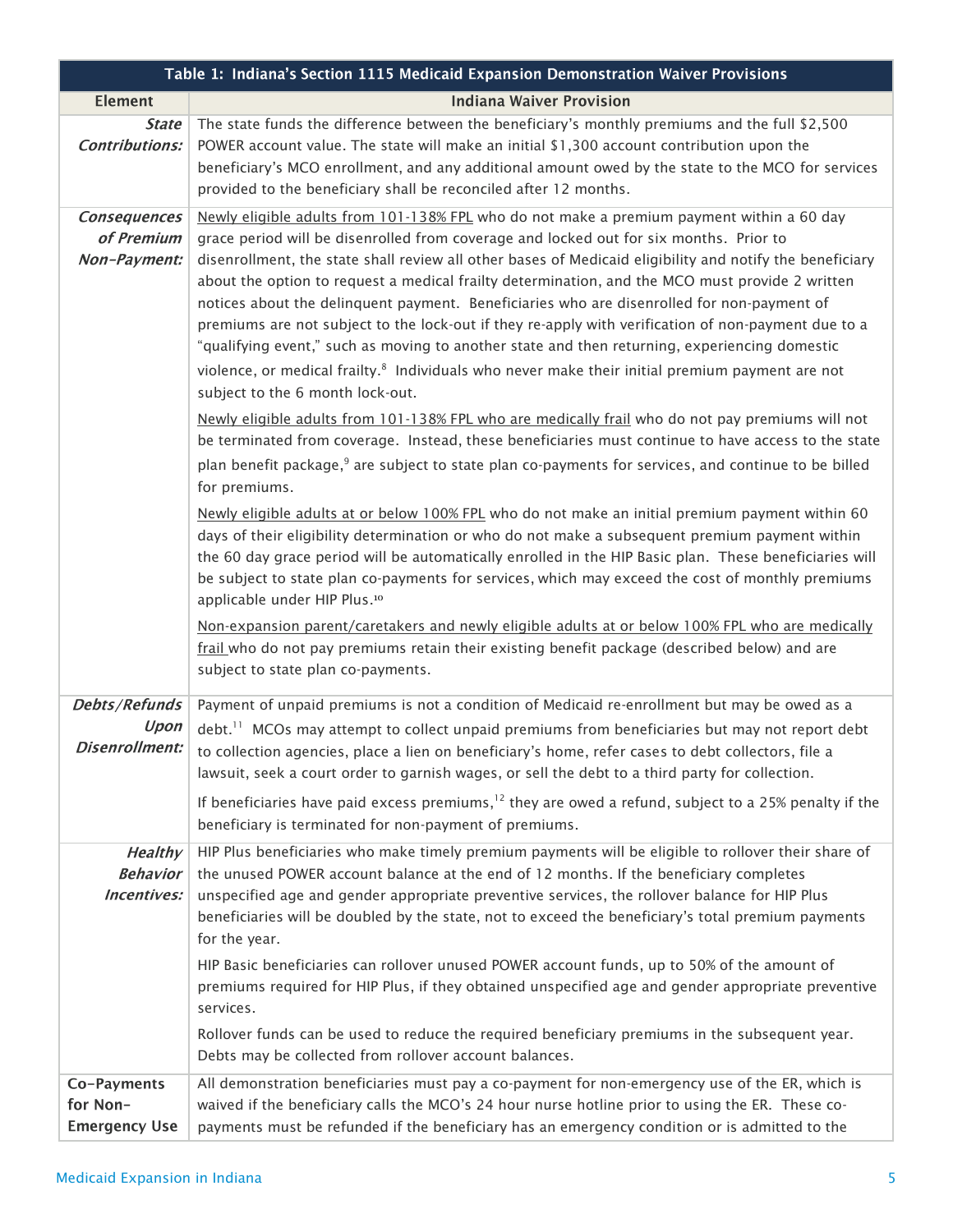| Table 1: Indiana's Section 1115 Medicaid Expansion Demonstration Waiver Provisions |                                                                                                                                                                                                                                                                                                                                                                                                                                                                                                                                                                                                                                                                                                                                                                                                                                                                                                                                                                                                                                                                                                                                                                                                                                                |  |
|------------------------------------------------------------------------------------|------------------------------------------------------------------------------------------------------------------------------------------------------------------------------------------------------------------------------------------------------------------------------------------------------------------------------------------------------------------------------------------------------------------------------------------------------------------------------------------------------------------------------------------------------------------------------------------------------------------------------------------------------------------------------------------------------------------------------------------------------------------------------------------------------------------------------------------------------------------------------------------------------------------------------------------------------------------------------------------------------------------------------------------------------------------------------------------------------------------------------------------------------------------------------------------------------------------------------------------------|--|
| <b>Element</b>                                                                     | <b>Indiana Waiver Provision</b>                                                                                                                                                                                                                                                                                                                                                                                                                                                                                                                                                                                                                                                                                                                                                                                                                                                                                                                                                                                                                                                                                                                                                                                                                |  |
| of the ER:<br><b>Benefit</b><br>Packages:                                          | hospital on the same day.<br>Grants § 1916(f) waiver authority for two year demonstration (until Jan. 31, 2017) to test whether<br>graduated co-payments (\$8 for first visit and \$25 for subsequent visits in the same year) discourage<br>non-emergency use of the ER. (\$25 exceeds the \$8 maximum amount authorized by federal law.)<br>This authority applies to all demonstration populations (newly eligible adults and non-expansion<br>parent/caretakers). By May 1, 2015, state must establish a control group with a minimum of 5,000<br>beneficiaries who will not be subject to the increased co-payments; selection of the control group<br>will be detailed in the state's protocol submitted to CMS.<br>Newly eligible adults 0-138% FPL who pay premiums receive HIP Plus, an ABP that includes the ACA's<br>essential health benefits and covers more services than HIP Basic.<br>Newly eligible adults at or below 100% FPL who do not pay premiums receive HIP Basic, an ABP that<br>includes the ACA's essential health benefits but with fewer covered services (no vision or dental<br>coverage) compared to HIP Plus. HIP Basic includes all EPSDT services for 19 and 20 year olds,<br>consistent with federal law. |  |
| Non-                                                                               | Newly eligible adults who are medically frail must have access to the state plan benefit package. <sup>13</sup><br>Non-expansion parent/caretaker relatives and those receiving Transitional Medical Assistance<br>receive the Medicaid state plan benefit package.<br>(Benefit package contents are specified in state plan amendments, not the waiver terms and<br>conditions.)<br>Waives non-emergency medical transportation (NEMT) for newly eligible adults, except pregnant                                                                                                                                                                                                                                                                                                                                                                                                                                                                                                                                                                                                                                                                                                                                                             |  |
| <b>Emergency</b><br><b>Medical</b><br><b>Transportation:</b>                       | women and those who are medically frail, for demonstration year 1. CMS will consider an extension<br>of the NEMT waiver based on an evaluation of its impact on access to care.                                                                                                                                                                                                                                                                                                                                                                                                                                                                                                                                                                                                                                                                                                                                                                                                                                                                                                                                                                                                                                                                |  |
| Optional<br>Premium<br><b>Assistance for</b><br>ESI:                               | Newly eligible adults age 21 or older with access to ESI may choose to receive premium assistance<br>and assistance with cost-sharing through a POWER account. The state will fund the POWER account<br>with \$4,000 per year for an individual or \$8,000 per year for 2 adults in the same household<br>covered by ESI. POWER account funds will be used to pay the state's portion of the ESI premium and<br>contribute to the employee's ESI cost-sharing (deductibles, co-payments, co-insurance). Beneficiaries<br>must contribute to their ESI premium by a payroll deduction of at least \$1.00 but not less than 2% of<br>their monthly income. The employer must contribute at least half of the employee's premium, and<br>the ESI benefit package must comply with the requirements for an approved Medicaid ABP.                                                                                                                                                                                                                                                                                                                                                                                                                  |  |
| Financing:                                                                         | State shall finalize budget neutrality agreement with CMS by Feb. 1, 2015.<br>The state plans to fund the state share of Medicaid expansion costs (beginning in 2017) with<br>existing cigarette tax revenues and funds from an existing hospital assessment fee (which may be<br>adjusted as needed.) These funding sources will pay for the state's costs of expanding HIP 2.0, the<br>state share of payments to fund an increase to 75% of Medicare reimbursement rates for physician<br>and physician extender services provided under current Medicaid programs including Hoosier<br>Healthwise, programs for beneficiaries who are aged, blind or disabled, and other non-HIP<br>programs, and annual funding of \$50M staring in 2017 to fund the Medicaid program and<br>contributions to the HIP trust fund to assure appropriate reserves and funding for 1 year of HIP<br>operational costs.                                                                                                                                                                                                                                                                                                                                       |  |
| <b>Evaluation and</b><br><b>Reporting:</b>                                         | Requires state to submit data after one year to evaluate whether there are gaps in coverage that<br>would be remedied by retroactive coverage.<br>Requires monthly and annual reporting on presumptive eligibility.                                                                                                                                                                                                                                                                                                                                                                                                                                                                                                                                                                                                                                                                                                                                                                                                                                                                                                                                                                                                                            |  |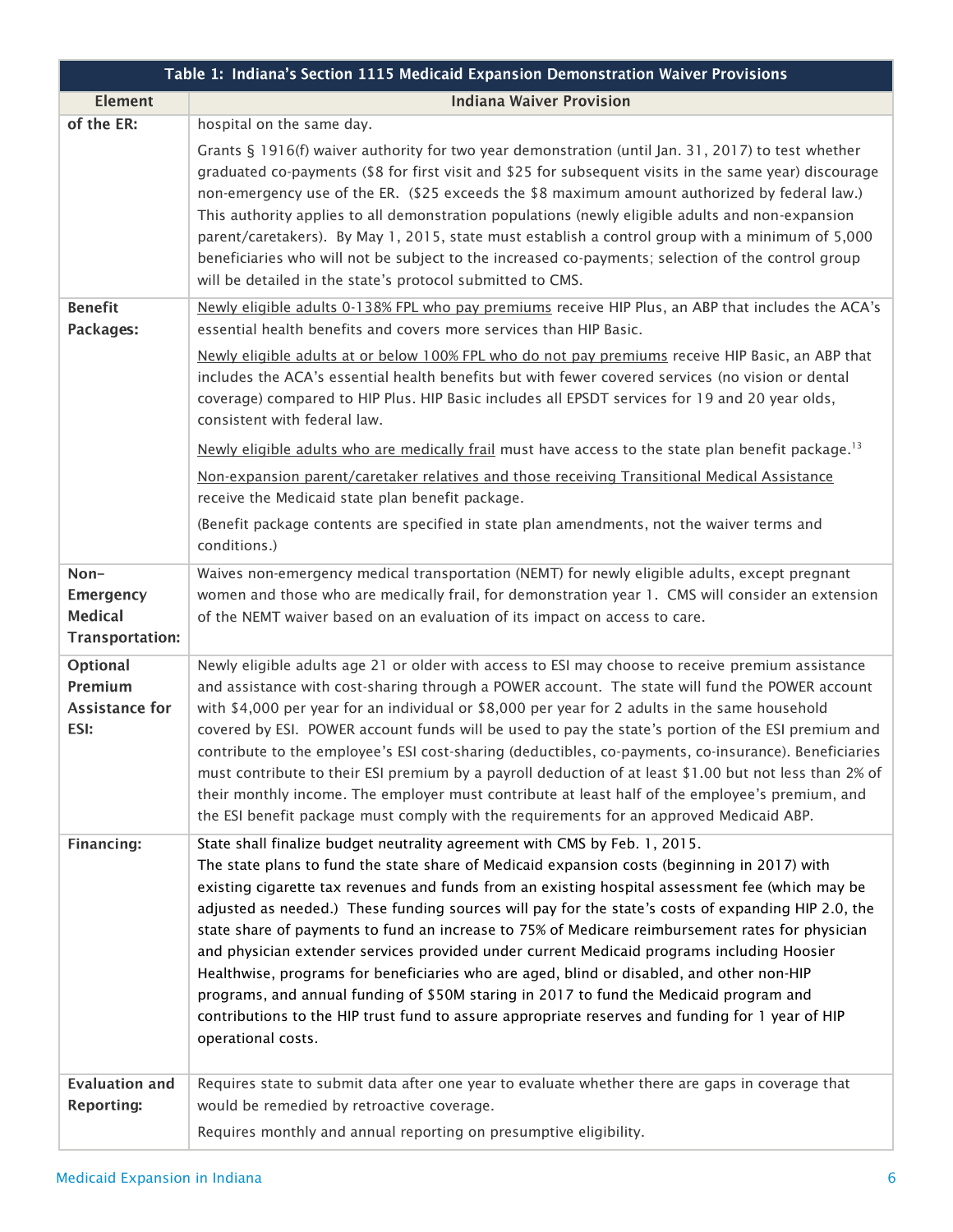| Table 1: Indiana's Section 1115 Medicaid Expansion Demonstration Waiver Provisions |                                                                                                                                                                                                                                                 |  |  |
|------------------------------------------------------------------------------------|-------------------------------------------------------------------------------------------------------------------------------------------------------------------------------------------------------------------------------------------------|--|--|
| <b>Element</b>                                                                     | <b>Indiana Waiver Provision</b>                                                                                                                                                                                                                 |  |  |
|                                                                                    | Requires independent entity to annually survey statistically significant groups of those enrolled in<br>demonstration, those eligible but not enrolled, and those disenrolled for non-payment of premiums.                                      |  |  |
|                                                                                    | Requires independent evaluation of NEMT waiver by Nov. 1, 2015; also requires independent<br>evaluations of the graduated non-emergency use of ER co-payments and the retroactive coverage<br>waiver and transition uncompensated care program. |  |  |
| <b>Public Input:</b>                                                               | The state shall hold a forum for public comment within 6 months of demonstration implementation<br>and annually thereafter.                                                                                                                     |  |  |

## **Endnotes**

 $\overline{a}$ 

<sup>2</sup> Prior to the enactment of the ACA, states could only cover non-disabled childless adults through a waiver. Indiana's HIP demonstration waiver expanded coverage to parents and childless adults below 100% FPL. Enrollment for parents was not capped; however, enrollment for childless adults was capped at 36,500 and limited to open enrollment periods.

<sup>3</sup> Press release: Indiana Wins Approval of Plan to Cover 350,000 Uninsured (Jan. 27, 2015), available at [http://www.in.gov/fssa/hip/2418.htm.](http://www.in.gov/fssa/hip/2418.htm) 

4 Ind. Fam. & Soc. Servs. Admin., HIP 2.0 1115 Waiver Application at (July 2, 2014), available at 14 [http://www.medicaid.gov/Medicaid-CHIP-Program-Information/By-Topics/Waivers/1115/downloads/in/Healthy-Indiana-Plan-2/in](http://www.medicaid.gov/Medicaid-CHIP-Program-Information/By-Topics/Waivers/1115/downloads/in/Healthy-Indiana-Plan-2/in-healthy-indiana-plan-support-20-Waiver-Application-07022014.pdf)[healthy-indiana-plan-support-20-Waiver-Application-07022014.pdf](http://www.medicaid.gov/Medicaid-CHIP-Program-Information/By-Topics/Waivers/1115/downloads/in/Healthy-Indiana-Plan-2/in-healthy-indiana-plan-support-20-Waiver-Application-07022014.pdf). Indiana's waiver application also included the goals of "promot[ing]. . . family coverage options to reduce network and provider fragmentation within families" and "facilitate[ing] HIP member access to job training and stable employment to reduce dependence on public assistance" but those features were not included in the approved waiver authorities.

<sup>5</sup> Press release: CMS and Indiana Agree on Medicaid Expansion (Jan. 27, 2015), available at [http://www.cms.gov/Newsroom/MediaReleaseDatabase/Press-releases/2015-Press-releases-items/2015-01-27.html;](http://www.cms.gov/Newsroom/MediaReleaseDatabase/Press-releases/2015-Press-releases-items/2015-01-27.html) *see also* Letter from CMS Administrator Marilyn Tavenner to Medicaid Director Joseph Moser (Jan. 27, 2015), available at [http://www.in.gov/fssa/hip/files/IN\\_HIP\\_2.0\\_CMS\\_Approval\\_Ltr\\_1\\_27\\_15.pdf.](http://www.in.gov/fssa/hip/files/IN_HIP_2.0_CMS_Approval_Ltr_1_27_15.pdf) 

<sup>6</sup> Pennsylvania's NMET waiver requires that the state provide NEMT beginning in year 2. Iowa and Pennsylvania waive premiums in the first year of their demonstrations. Iowa provides a 90 day grace period, and the state must waive premiums for beneficiaries who self-attest to financial hardship. Pennsylvania provides a 90 day grace period, and beneficiaries may re-enroll in coverage without a lock-out period after termination for non-payment. Michigan's demonstration also includes premiums up to 2% of income for beneficiaries above 100% FPL, but premiums are not a condition of eligibility and are waived for at least the first six months of the demonstration.

<sup>7</sup> These include all services rated "A" or "B" by the U.S. Preventive Services Task Force, immunizations recommended by the CDC Advisory Committee on Immunization Practices, and services for infants, children, adolescents, and women supported by HRSA guidelines.

<sup>8</sup> Other qualifying events include obtaining and subsequently losing private coverage, losing income after being disqualified for increased income, residing in a county subject to a disaster declaration within 60 days prior to termination for non-payment, and other circumstances specified by the state.

<sup>9</sup> Technically, these beneficiaries receive an ABP that is equivalent to the state plan benefit package.

<sup>10</sup> Copayments under HIP Basic:

| Service              | <b>HIP Basic Plan Co-Payments</b> |
|----------------------|-----------------------------------|
| Preventive services* | \$0                               |
| Outpatient services  | \$4                               |
| Inpatient services   | \$75                              |

<sup>&</sup>lt;sup>1</sup> CMS Healthy Indiana Plan Special Terms and Conditions (Feb. 1, 2015 – Jan. 31, 2018), available at [http://www.in.gov/fssa/hip/files/IN\\_HIP\\_2.0\\_CMS\\_Approved\\_STCs\\_1\\_27\\_15.pdf.](http://www.in.gov/fssa/hip/files/IN_HIP_2.0_CMS_Approved_STCs_1_27_15.pdf)